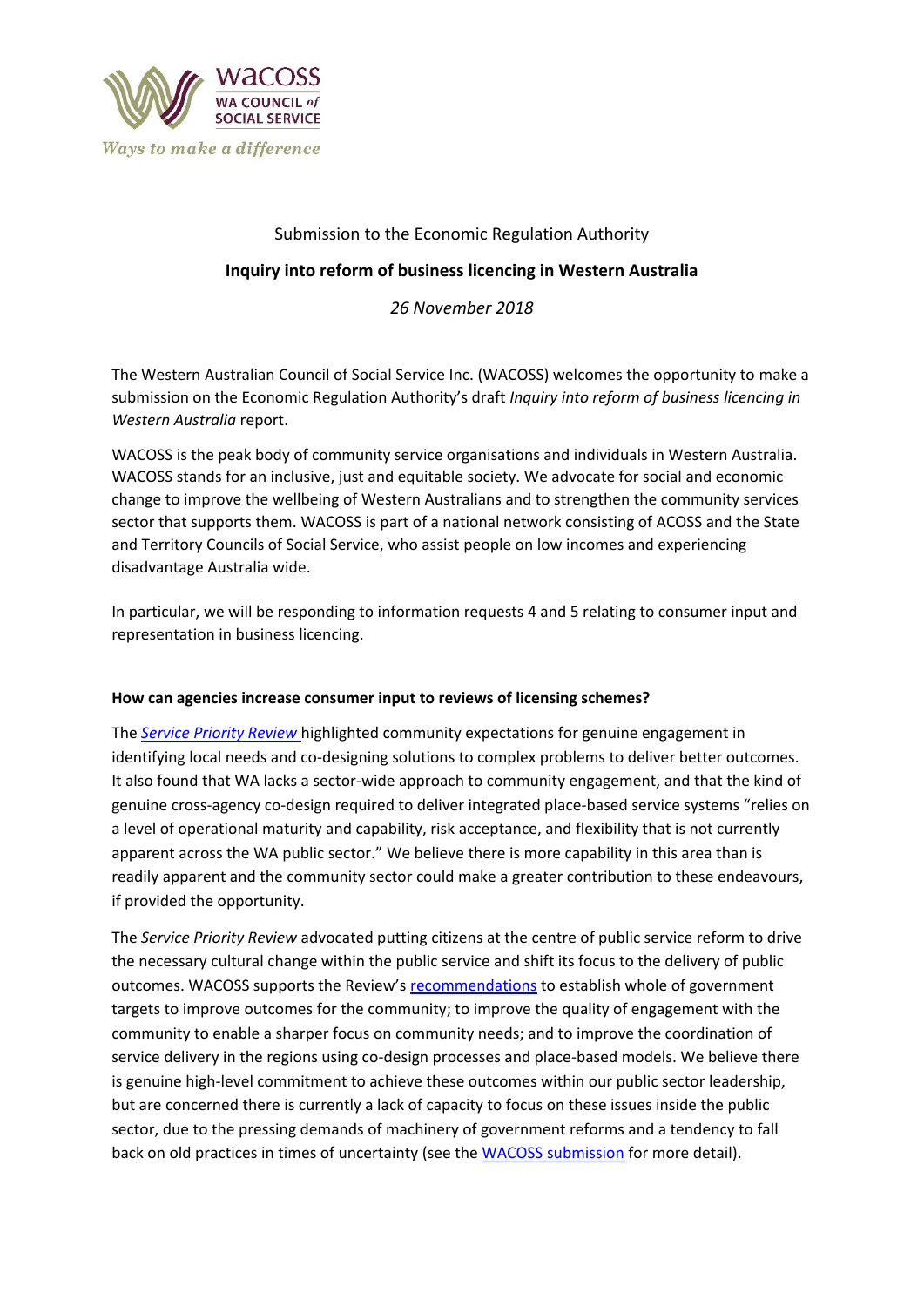## The Consumer Policy Research Centre recently published the report *[Five preconditions of consumer](http://cprc.org.au/wp-content/uploads/CPRC-Report-Five-preconditions-of-effective-market-engagement.pdf)  [engagement - a conceptual framework: Product information, consumer choice and market](http://cprc.org.au/wp-content/uploads/CPRC-Report-Five-preconditions-of-effective-market-engagement.pdf)*

*[engagement.](http://cprc.org.au/wp-content/uploads/CPRC-Report-Five-preconditions-of-effective-market-engagement.pdf)* This report suggests that before intervening in markets, policymakers and regulators should first identify the specific problem being experienced by consumers and the outcomes desired from the intervention. To ensure that interventions meet consumer needs and preferences, it recommends rigorous customer journey mapping research be undertaken to assist regulators and policymakers better understand how, when and why consumers engage throughout the product acquisition and decision-making process and where they encounter difficulties.

The report also recommends trialling interventions and reforms with consumers, with those trials and tests co-designed and facilitated by a range of organisations, including businesses and community organisations. The outcomes of consumer trials and regulatory intervention should then be published by policymakers, regulators and industry to develop a stronger evidence base that better informs all parties about the effectiveness of various consumer intervention strategies.

Energy Consumers Australia, the Australian Energy Regulator and Energy Networks Australia are currently in the process of [trialling a new approach to regulation](https://energyconsumersaustralia.com.au/wp-content/uploads/NewReg-Approach-Paper.pdf) to ensure that energy consumers' priorities and stated preferences should drive business proposals and regulatory outcomes. This trial involves the establishment of a 'Consumer Forum'. While composed of consumers, the forum is not intended to 'represent consumers' as such, but rather the consumer perspective. It takes information from a wide variety of sources to develop a composite of consumer preferences.

# **Would establishing a body to represent the interests of consumers in business licensing review and reform processes be useful?**

Effective consumer advocacy requires specifically skilled technical and legal analysis of market regulation and the operating environment, combined with the ability to secure trusted and effective engagement with consumers with lived experience of the range of consumer experiences including market failure and resulting hardship. Submissions, research and advocacy that effectively represents diverse consumer interests requires consultation with a range of stakeholders state-wide. For that to occur, it is essential that there is continuous funded capacity in order to proactively engage with changing need, industry developments and regulatory innovations.

Western Australia has fallen behind other states when it comes to having representation and advocacy for the interests of consumers. WA remains the only state in Australia, for example, without funded consumer research and representation in our energy market.<sup>1</sup> Without it, WA consumers cannot be confident that their interests are being protected at a time of heightened concern around energy policy, energy prices and disconnections.

WA's regulatory systems for electricity, gas and water in particular were all designed with an expectation that consumer representation would be an active component of market regulation. The presence and availability of capable consumer representatives with the capacity to understand regulatory proposals, monitor market trends, the changing needs and expectations of consumers, and the changing face of utility hardship is assumed in the consumer codes. Retailers are required to consult with relevant consumer organisations, including on their financial hardship policies, meaning that the lack of funded representation impacts not only on customers, but also on industry.

**.** 

<sup>1</sup> Australian Energy Regulator (2017) – Retail Markets: National Energy Customer Framework, AER website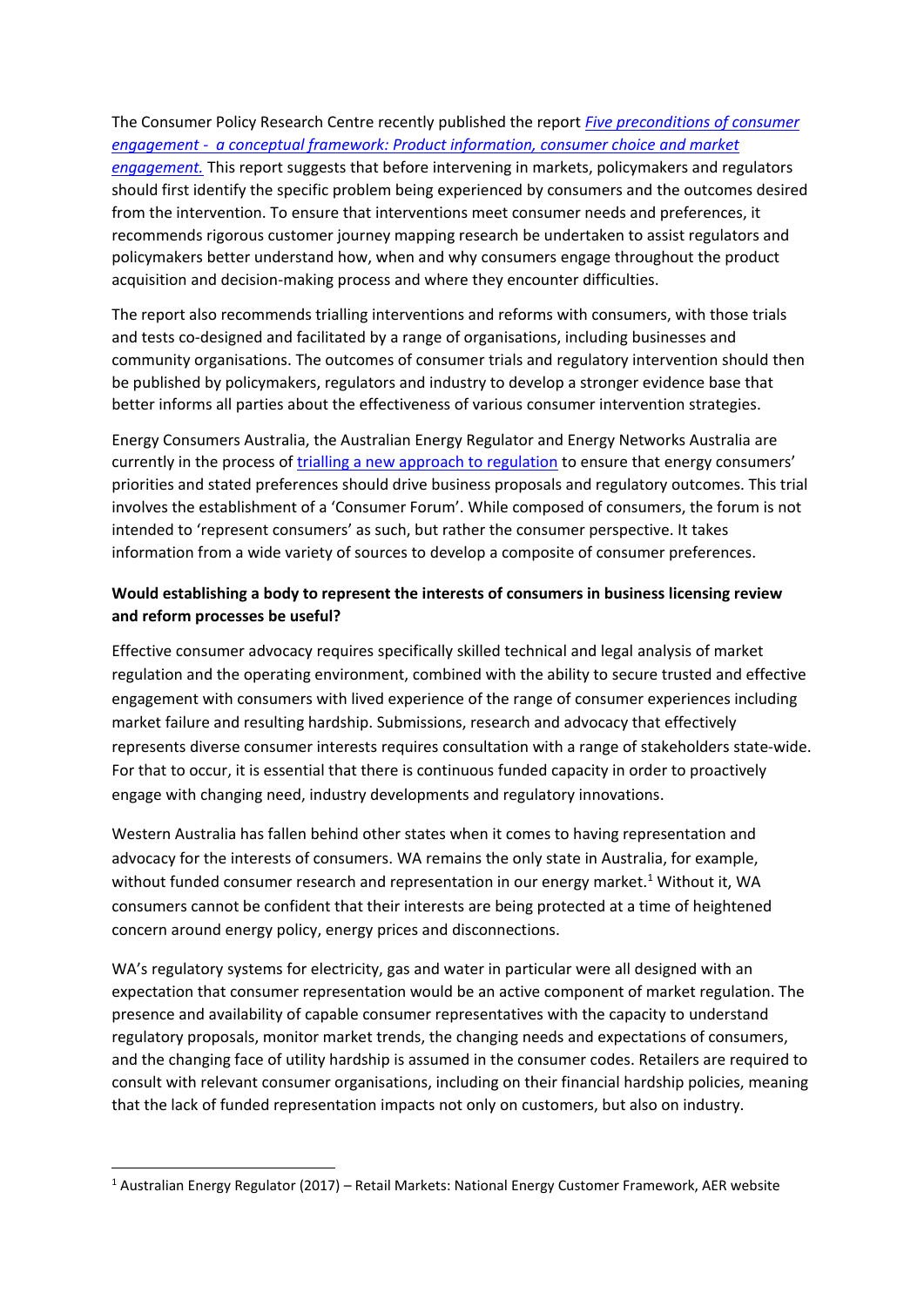The input of consumers is especially important in markets where there is limited competition because one supplier has dominance, prices are regulated, and the product is a vital service. Funding for consumer research and representation in Western Australia can overcome barriers to unequal participation in policy and provide a balance to the interests and claims of business. Maintaining a transparent flow of information and dialogue with consumer groups and frontline community services is necessary to ensure that providers are responsive to the needs of consumers.

There are at least three potential models to enable this, including:

- Funded capacity for a peak organisation to provide that service;
- Funded capacity for a community legal centre to provide that service;
- Establishing an independent consumer policy research centre; and
- Establishing a new specialist peak consumer advocacy organisation.

Examples exist across the country of all four models. Over time, Councils of Social Service, as well as other peak bodies such as the Ethnic Communities Council of New South Wales, have had funded capacity to provide consumer representation in the regulatory space.

WACOSS, for instance, was funded to provide consumer research and advocacy in the energy market between 2005 and 2013. Recognising the importance of consumer representation in essential service markets, the Minister for Water and the Water Corporation provides funding to WACOSS for a part-time role since 2017 in water market regulation.

Two prime examples of the community legal centre model can be observed in New South Wales with the [Public Interest Advocacy Centre](https://www.piac.asn.au/) (PIAC) and in Victoria with th[e Consumer Action Law Centre](https://consumeraction.org.au/) (CALC).

These organisations are better positioned to engage in effective consumer dispute resolution, as well as undertake litigation. PIAC, for instance, have provided advice and representation in test cases, representative or class action and have appeared in court in cases that raise significant public interest issues.

Since 2002, Victoria has also had a specialist consumer policy research organisation in the form of the Consumer Utilities Advocacy Centre. It has recently been transformed into the [Consumer Policy](http://cprc.org.au/)  [Research Centre](http://cprc.org.au/) with a remit to look at consumer issues beyond the energy and water space.

The examples provided above are all funded by their respective State Governments.

Nationally[, Energy Consumers Australia](https://energyconsumersaustralia.com.au/) (ECA) and th[e Australian Communications Consumer Action](http://accan.org.au/index.php)  [Network](http://accan.org.au/index.php) (ACCAN) not only provide examples of the fourth model-type, but also alternative funding mechanisms. ECA was established in 2015 as a Council of Australian Governments (COAG) initiative to give residential and small business energy consumers a national voice in the market. It advocates within the national energy market and funds grants for consumer protection and policy development. ACCAN functions as a peak body, with member groups including include community legal centres, disability advocates, indigenous organisations, financial counsellors, regional organisations, farmers' federations, parents' groups, seniors' organisations and other individual members. The funding for ACCAN is recovered through charges on telecommunications carriers and the ECA through a levy on market participants.

In Western Australia, funding for consumer representation could potentially be levied through business licencing fees.